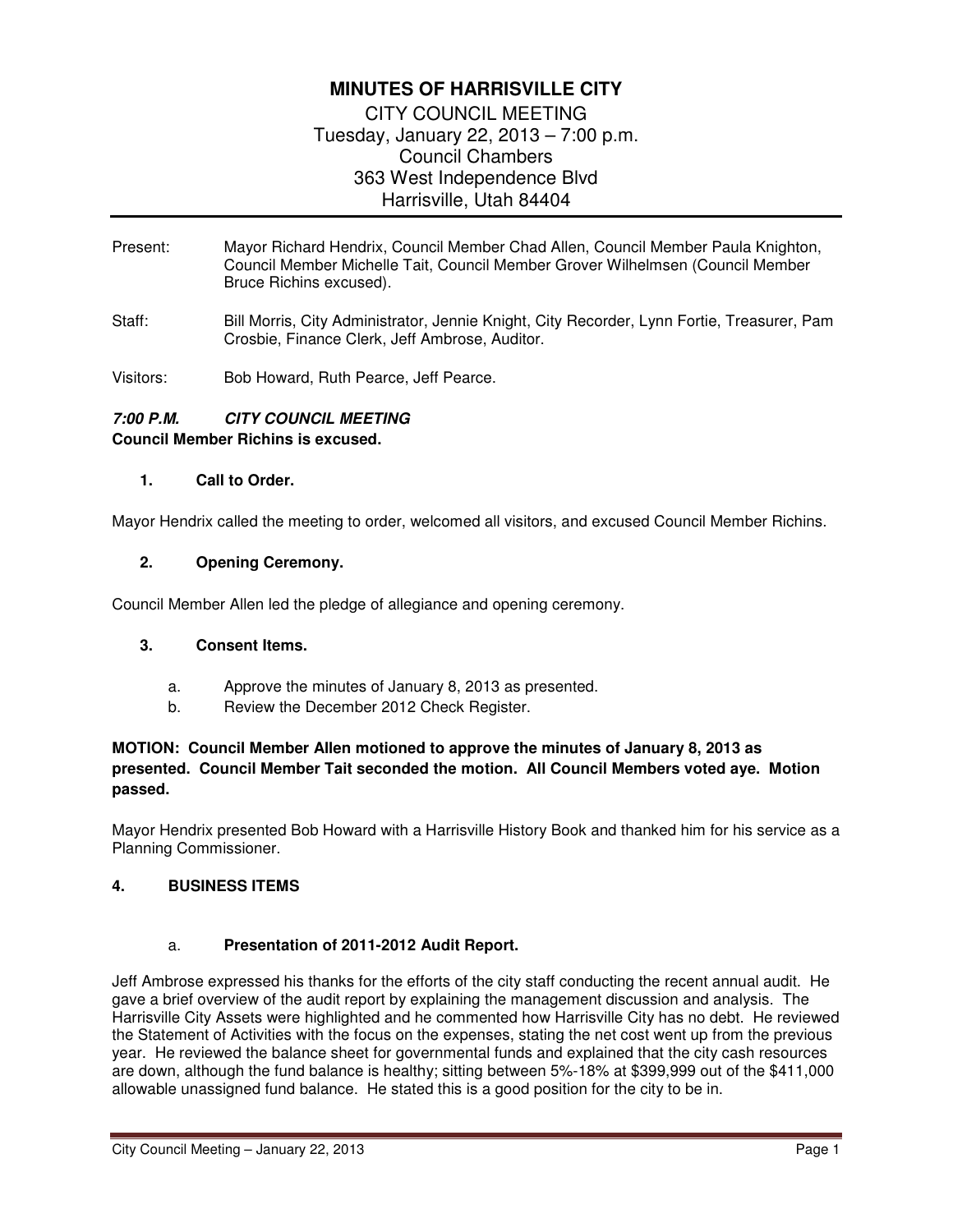The Proprietary Funds were reviewed, as well as the Income Statement and Statement of Cash Flow. He reviewed the notes to the Financial Statement pointing out note #4 shows the activity with regard to other improvements with the park renovation project and the addition of the Splash Pad. He said there is not an included note for long term debt because the city is without debt. The General Fund was reviewed comparing the budget amount with the actual spent amount. He said only two departments were over budget; Building Department and the Fire Department. Council Member Allen questioned why the Fire Department was over budget, since they are their own taxing entity. Mr. Ambrose stated impact fees were the cause. He reported there are no weaknesses in the internal financial control and the audit found no significant non-compliance. Mayor Hendrix thanked Jeff Ambrose and city staff for their efforts in conducting this audit.

### **b. Discussion and/or adoption of 2011-2012 Audit Report.**

**MOTION: Council Member Tait motioned to adopt the 2011-2012 Audit Report. Council Member Wilhelmsen seconded the motion. All Council Members voted aye. Motion passed.** 

c. **Discussion and/or possible action to approved Harrisville City Ordinance #458, amending Chapter 11.20 relating to regulations applicable to more than one zone to add section 11.20.250 to regulate recreational and utility vehicles; severability; and providing an effective date**.

Bill Morris reminded Council the original draft of this ordinance was amended to make recommended corrections suggested by Planning Commission. This ordinance was tabled from a prior meeting. Mayor Hendrix asked Council Member Allen if he had any information regarding state requirements with regard to the parking of recreational vehicles. Council Member Allen said the state regulations do not necessarily apply to parking on personal property. Bill Morris clarified it is more of a health department regulation. Council Member Knighton asked if the Health Department allows people to live in parked recreational vehicles. Bill Morris said the Health Department recommends permanent connections to control sanitary conditions. There is no long term living allowed. Mayor Hendrix commented this ordinance limits residents who may have family staying temporarily. Council Member Tait expressed her desire to include time restrictions in cases where family members may be staying temporarily. Mayor and Council discussed the enforcement of this ordinance. The ordinance will allow Harrisville Police Department to issue citations on long term living in R.V.'s. Bill Morris explained the Health Department will be allowed to conduct search warrants with the aid of the Harrisville City Code Enforcement Division to address most enforcement issues.

Council Member Allen asked if the implementation of this ordinance, allows for the concerns on North Harrisville Road to be addressed; R.V.'s parked in front of homes, and a Semi-Trailer parked long term on a property. Council Member Knighton inquired if this ordinance will apply to horse trailers as well. Bill Morris responded the use of the trailer will determine whether there is a violation or not. If someone were to use a horse trailer as a temporary living space, this ordinance would apply.

Council Member Allen asked for clarification on the zoning requirements. Bill Morris explained the zoning regulations for each zone would apply. Mayor and Council addressed issues such as allowed parking on more than one acre, and parking in the side and rear yard.

**MOTION: Council Member Allen motioned to approve Harrisville City Ordinance #458, amending Chapter 11.20 relating to regulations applicable to more than one zone to add section 11.20.250 to regulate recreational and utility vehicles; severability; and providing an effective date. Council Member Tait seconded the motion. A Roll Call vote was taken.** 

**Council Member Allen Yes Council Member Knighton Yes Council Member Tait Yes Council Member Wilhelmsen Yes** 

**Motion passed 4-0.** 

**d. Discussion and/or possible action to approve CERT spending.**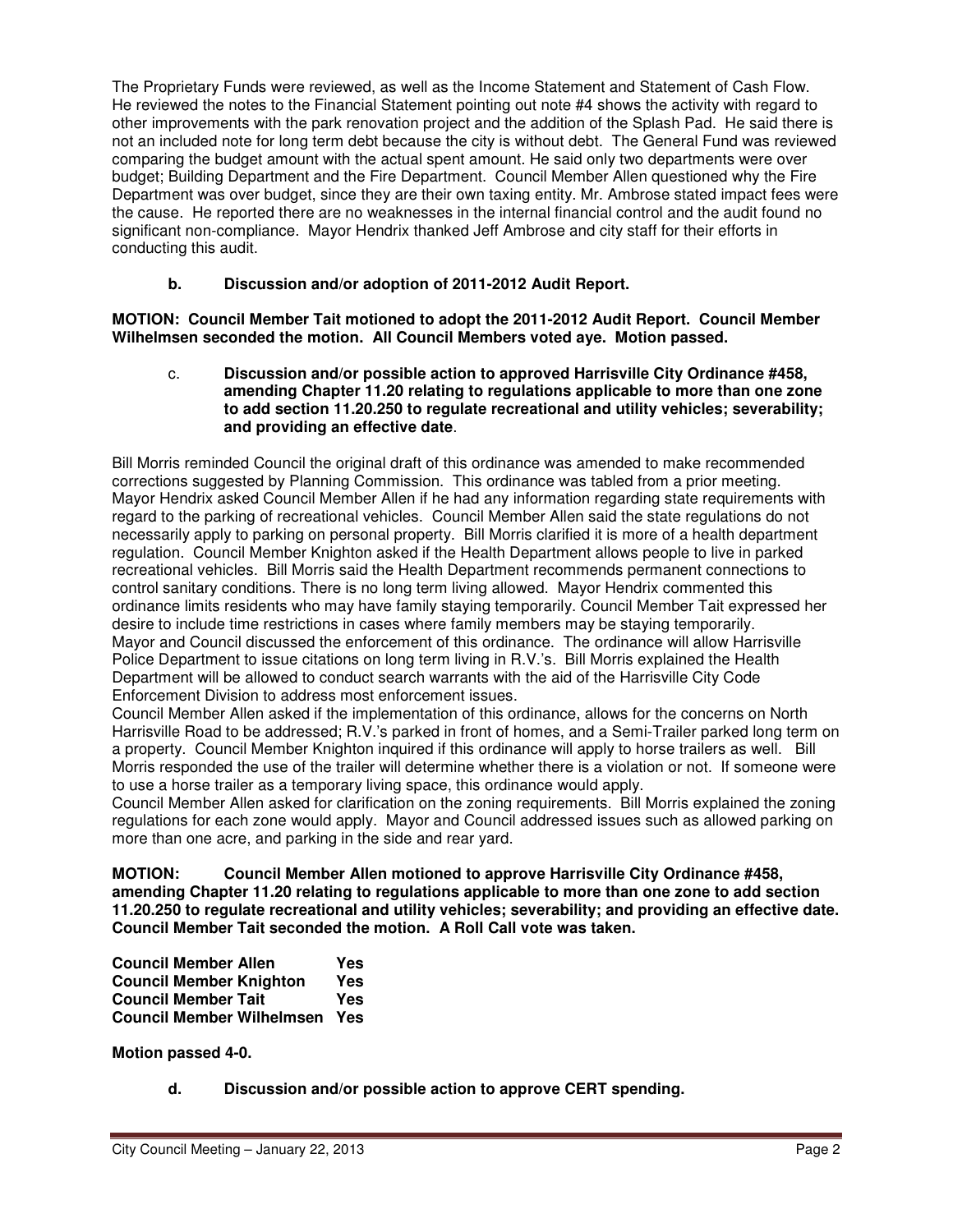Ruth Pearce gave a presentation regarding her needs as the CERT Coordinator. She explained the current flow chart of responsibilities mandates the CERT coordinator go through the Emergency Preparedness individual for any spending. She would like to be able to mail flyers and information through to CERT certified residents.

Bill Morris explained the flow chart is in place to provide a check and balance. Typically the Council assigns an employee of a department to be over the spending of community volunteer committees. Council Member Allen asked if they are using technology such as email to distribute this information. Ruth Pearce said she is using email addresses for some but needs to mail information to obtain email addresses for the other community members. She also explained the use of the CERT van and the assigned CERT storage area located at the main park area.

Council members asked if the appropriate people have been contacted to allow the spending. Council Member Allen suggested having a council member be the contact person for CERT spending. Mayor Hendrix responded that a council member is already assigned. Bill Morris explained the history of the checks and balances and suggested Mayor Hendrix contact the emergency preparedness individual to allow for the spending of the CERT budget. Mayor Hendrix authorized the spending of the CERT budget to purchase the necessary postage. Council Member Knighton suggested Council work together to inform community members about the CERT program as well. Mayor Hendrix thanked Ruth and Jeff Pearce for their efforts with CERT program.

## **e. Discussion/Review 2012 Goals.**

Mayor and Council discussed the accomplishments of several 2012 goals, specifically the re-evaluation of Heritage Days and its subsequent success. They discussed the continued efforts towards departmental organizations.

## f. **Discussion/Set 2013 Goals**.

Mayor and Council decided on several goals for 2013.

•Develop a balanced budget.

•Rewrite the Administrative Code

•Update the Future Land Use Map

•Promote Commercial Businesses

•Update Park Capital Improvements Plan

Bill Morris suggested Council work together to make sure the budget will balance this next fiscal year. Council Member Allen asked if there are areas of consolidation through departments that are currently paid out of different budgets. Bill Morris said much of this has already been done. Council Member Knighton suggested including the success of the audit in the Newsletter to increase resident's awareness with the city's financial status.

## **4. Public Comments.**

No public comments were offered.

## **6. Mayor/Council Follow-up.**

Mayor Hendrix informed Council Harrisville City Officer Jeremy McKenzie was hired by Pleasant View and will be leaving. Officer Ron VanBeekum has been hired to fill the vacant position. Mayor and Council discussed the retirement requirements relating to Officer VanBeekum's status with the Utah State Retirement System.

Mayor Hendrix recommended Council discontinue the assignments to attend planning commission meetings on the advice of legal counsel. He explained this is to protect the city from legal ramifications. Jennie Knight will forward the Planning Commission minutes and staff meeting minutes through to Council and Shanna Edwards will forward the City Council minutes to Planning Commission.

### **7. Adjourn.**

Mayor Hendrix motioned to adjourn at 8:19p.m.